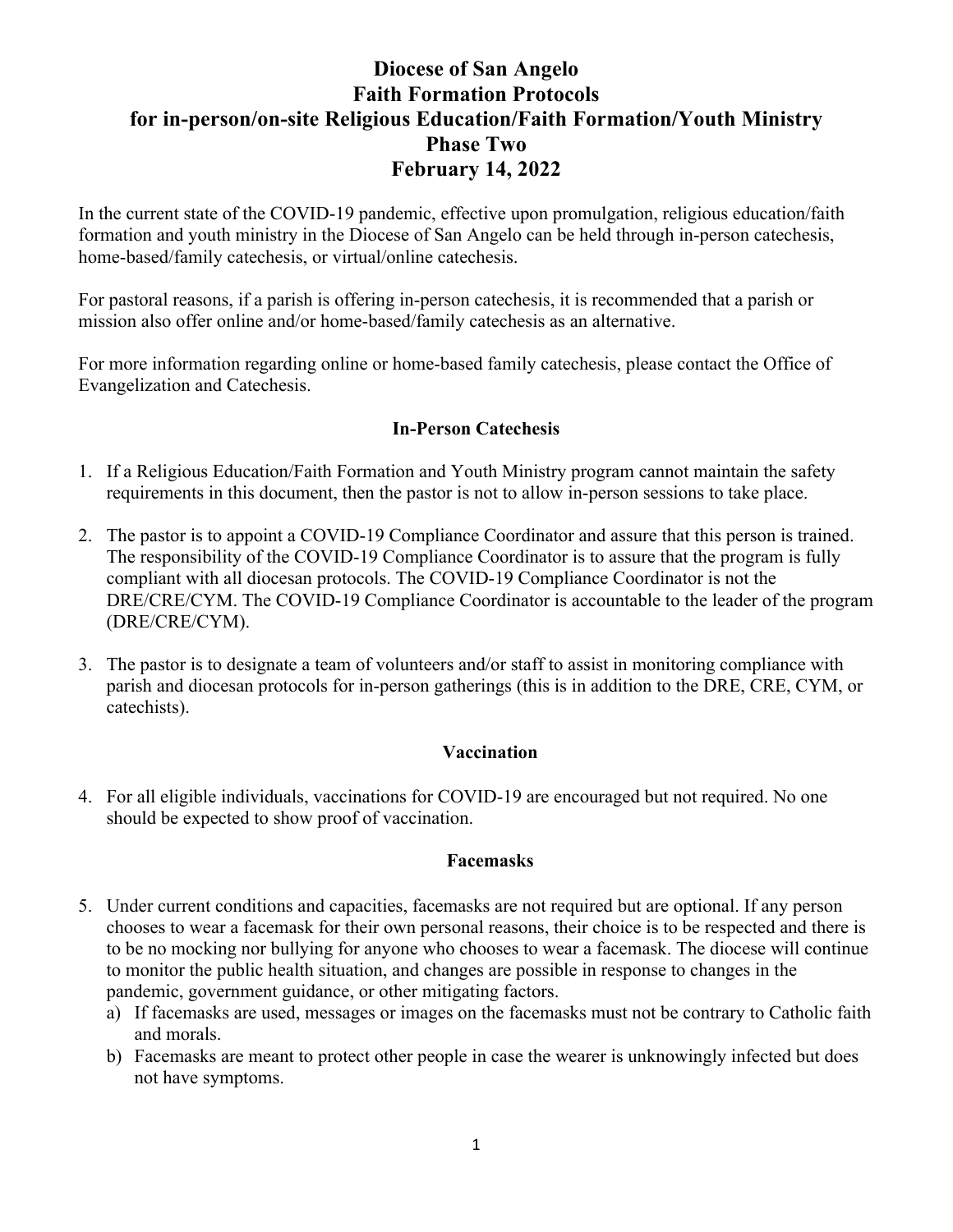- c) According to the Centers for Disease Control (CDC), the coronavirus is spread mainly from person to person through respiratory droplets. The facemask acts as a barrier to prevent the droplets from traveling.
- d) In accordance with CDC guidelines, we recommend:
	- § Proper fitting facemasks covering your nose, mouth and chin with a nose wire to aid in closing gaps.
	- Facemasks should always be worn according to manufacturer's directions.
	- Consistently wear the most protective mask you can. The CDC recommends masks in the following priority:
		- N95 & KN95 facemasks
		- Double layered disposable Procedure Masks (sometimes referred to as surgical masks)
		- Double layered cloth facemasks.
		- Double layered gaiter masks,
		- Single layered facemasks.
- e) You can increase effectiveness and protection by wearing two masks in any combination

# **Social Distance**

6. Out of charity for others, all participants are encouraged to maintain 3 feet of social distance from others. When this is not possible, they are encouraged to wear a facemask. All participants are to be respectful of those who choose to maintain social distancing.

### 7. **Overnight retreats, conferences, and travel:**

As a possible resource for any sponsoring organization, Religious Education/Faith Formation program, Youth Ministry program, parish or other entity involved in sponsoring, hosting, or transporting participants to an event, the diocese has developed an optional Overnight Room and Travel Assignment Form. The form can be used as a resource to aid in organizing room and travel assignments. If the form is used, it should be kept with all other pertinent registration and medical release forms.

- a) The optional Overnight Room and Travel Assignment Form will have these options: a participant's preference for a private room (additional costs may be incurred) and private travel, or rooming/traveling with a particular person, or rooming/traveling only with a fully vaccinated person(s), or if they have no preference and will room or travel with anyone assigned to them. If the participant is a minor, the selection(s) regarding the above options will be decided and signed by their parent or legal guardian. If the parent or guardian does not make a selection, the event organizers will make the decision based on the best available information.
- b) For overnight stays where groups sleep in a large community setting (such as gymnasium, classroom, or youth center) attempts should be made to provide good ventilation and good spacing between participants.

# 8. **Religious Education Classes, Youth Group Meetings and Non-overnight retreats and conferences:**

Regarding facemasks and social distancing, it is recommended that religious education classes, youth group meetings, and other local/parish level conferences, retreats or events follow the facemask and social distancing protocols for the local public school district in which the activity is located.

9. Frequent **hand washing** is to be practiced; hand sanitizers are to be made available throughout the class period. They should be readily available in each space where children/youth are meeting.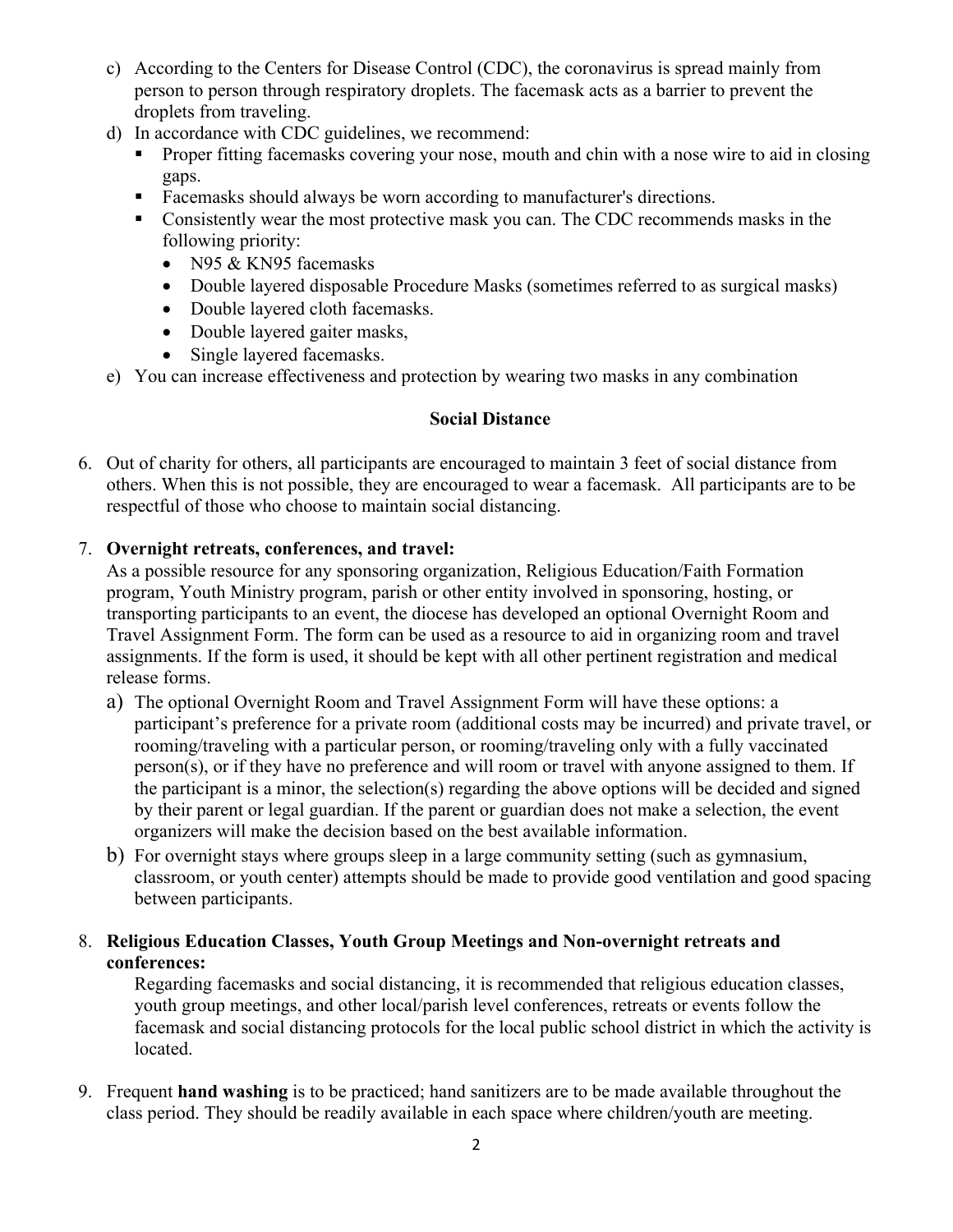- 10. **High-touch areas** (i.e., doorknobs, tabletops, handles, bathroom faucets, etc.) are to be frequently sanitized to maintain a clean and safe environment.
- 11. Everyone needs to self-screen for COVID-19 related symptoms and should not come if any symptoms are present.
- 12. **Ventilation:** When possible, the circulation of outside air into the room should be increased to foster public health in the facilities.
- 13. The enclosed and insulated interior of a vehicle makes the driver and riders more prone to the transmission of the coronavirus. Therefore, if driving conditions permit, there should be an exchange of air, by rolling down windows or stopping and opening doors periodically.
- 14. If food is served, it is suggested that it be pre-packaged in individual servings. We also encourage those who are serving food and those who are going through self-serve buffet lines to wear facemasks.

#### 15. **Technology Use:**

- a. Any video conference or virtual gathering participation from home must take place from public areas (office, kitchen, living room, etc.), not from a bathroom or bedroom.
- b. Adult leaders may be recorded for a presentation, but minors are not to be recorded.
- c. At least two adults that are safe environment compliant must be present in presentations with minors.

#### 16. **Outdoor Gatherings:**

Outdoor events and gatherings are encouraged. Currently there are no state limits on outside gatherings; however, pastors, staff, DREs, CREs, and Youth Ministers must monitor and ensure compliance with any county and local limits.

#### 17. **Health protocols** for clergy, staff, and volunteers:

- a. All clergy, staff, and those volunteers assisting with in-person catechesis must be trained on appropriate cleaning and disinfection, hand hygiene, and respiratory etiquette.
- b. All children, clergy, staff, and those volunteers assisting with in-person catechesis are to selfscreen and stay home or seek medical care if they have any of the following new or worsening signs or symptoms of possible COVID-19:

Cough, shortness of breath, difficulty breathing, chills, repeated shaking with chills, muscle pain, headache, sore throat, loss of taste, loss of smell, diarrhea, feeling feverish, having a measured temperature greater than or equal to 100.0 degrees Fahrenheit, or known close contact with a person who is lab confirmed to have COVID-19.

 c. A person is to be sent home by the DRE/CRE/CYM or their designee if the person has any of the following new or worsening signs or symptoms of possible COVID-19: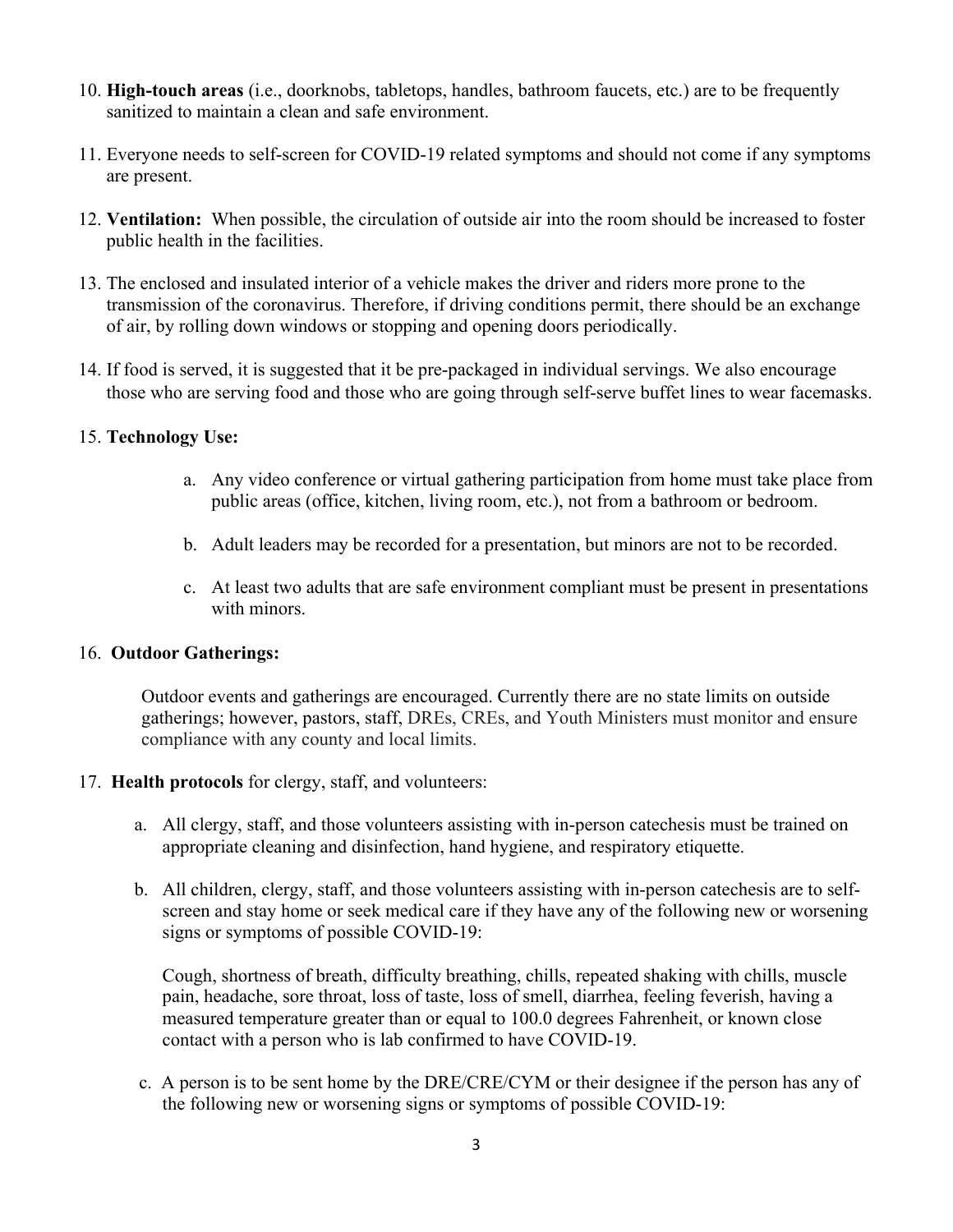Cough, shortness of breath, difficulty breathing, chills, repeated shaking with chills, muscle pain, headache, sore throat, loss of taste, loss of smell, diarrhea, feeling feverish, having a measured temperature greater than or equal to 100.0 degrees Fahrenheit, or known close contact with a person who is lab confirmed to have COVID-19.

- 1) If the person being sent home is a child, the parents/guardians of the child are to be contacted and the child's safety is to be assured.
- 2) They are not to be allowed to return until they have met the criteria in the health protocols. These are as follows:
	- In the case of an individual who was diagnosed with COVID-19, the individual may not attend the gathering until all three of the following criteria are met: at least 5 days (120 hours) have passed since diagnosis; and the individual has no fever without the use of fever-reducing medications and an improvement in symptoms (for example, cough, shortness of breath); and the individual must wear a facemask at all times for an additional 5 days.
	- In the case of an individual who has symptoms that could be COVID-19 and does not get evaluated by a medical professional or tested for COVID-19, the individual is assumed to have COVID-19, and the individual may not attend the gathering until the individual has completed the same three-step criteria listed above.
	- c. If an individual has symptoms that could be COVID-19 and wants to participate in the gathering before completing he above self-isolation period, the individual must obtain a medical professional's note clearing the individual for return based on an alternative diagnosis.

Do not allow an individual with known close contact (defined as within 6 feet for a cumulative amount of 15 minutes) to a person who is lab-confirmed to have COVID-19 to return to attend a gathering until the end of the 5-day self-quarantine period from the last date of exposure (with an exception granted for healthcare workers, critical infrastructure workers, and those who have been fully vaccinated).

18. If a person in the program (staff, volunteer, child, or youth) tests positive for COVID-19, other staff, volunteers, catechists, and parents/guardians of other children/youth in the program must be notified by the DRE/CRE/CYM or their designee only that a positive COVID-19 case is present. To protect their right of privacy, the individual who tested positive is not to be identified by name.

The protocols listed above are to be followed; that is the individual may return when all three of the following criteria are met: at least 3 days (72 hours) have passed since recovery (resolution of fever without the use of fever-reducing medications); and the individual has improvement in symptoms (for example, cough, shortness of breath); and at least 7 days have passed since symptoms first appeared.